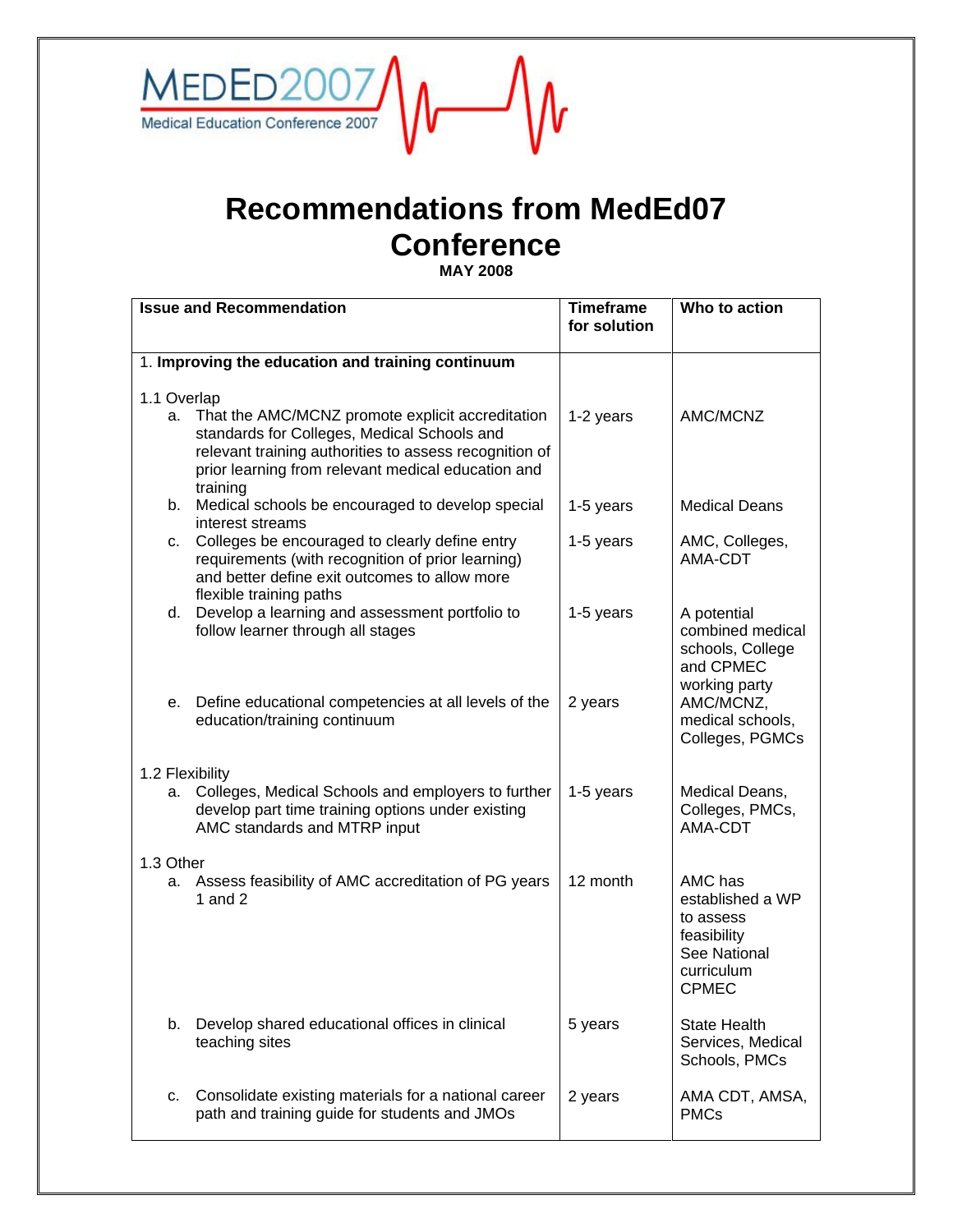

| <b>Issue and Recommendation</b>                                                 |                                                                                                                                                                                                        | <b>Timeframe</b><br>for solution | Who to action                                                                                  |
|---------------------------------------------------------------------------------|--------------------------------------------------------------------------------------------------------------------------------------------------------------------------------------------------------|----------------------------------|------------------------------------------------------------------------------------------------|
|                                                                                 |                                                                                                                                                                                                        |                                  |                                                                                                |
| 2. Challenges to Clinical Education                                             |                                                                                                                                                                                                        |                                  |                                                                                                |
| а.                                                                              | 2.1 How to meet training requirements for now and future<br>Promote the development of Pilot schemes outside<br>large public teaching hospitals for medical students<br>through to vocational trainees | 1-2 years                        | MTRP (DoHA)<br><b>State Health</b><br>Services, Medical<br>Schools, Colleges,<br><b>PMCs</b>   |
|                                                                                 | b. Develop financial and non financial incentives for<br>training outside traditional settings                                                                                                         | 1-5 years                        | Commonwealth<br>(Medicare),<br>Medical Schools,<br><b>Colleges and State</b><br>Health         |
|                                                                                 | c. Develop integrated learning networks with public,<br>private and community                                                                                                                          | 5 years                          | Departments<br><b>State Health</b><br>Departments,<br>Medical Schools,<br>PMCs and<br>Colleges |
|                                                                                 | d. Establish KPIs for education and training in next<br>Australian Health Care Agreement                                                                                                               | New ACHAs<br><b>July 2009</b>    | Medical Deans,<br>CPMC, CPMEC                                                                  |
| 2.2 Improve recognition of clinical education                                   |                                                                                                                                                                                                        | 1-5 years                        | <b>Medical Schools</b><br>and Colleges                                                         |
|                                                                                 | a. Develop career paths for clinical education                                                                                                                                                         | 1-5 years                        | See 2.1 above                                                                                  |
|                                                                                 | b. Provide appropriate remuneration for clinical<br>teaching (see 2.1 above)                                                                                                                           | 12 month                         | Medical Deans,                                                                                 |
| C.                                                                              | Lobby for appropriate funding to service for clinical<br>teaching                                                                                                                                      |                                  | CPMEC, CPMC,<br>AMSA, AMA-CDT                                                                  |
| 2.3 Improve Government consultation with stakeholders for<br>workforce planning |                                                                                                                                                                                                        | 1-2 years                        | Medical Deans,<br>CPMC, CPMEC<br>AMA. Influence                                                |
|                                                                                 | a. Expand current consultation mechanisms                                                                                                                                                              |                                  | HWPC.                                                                                          |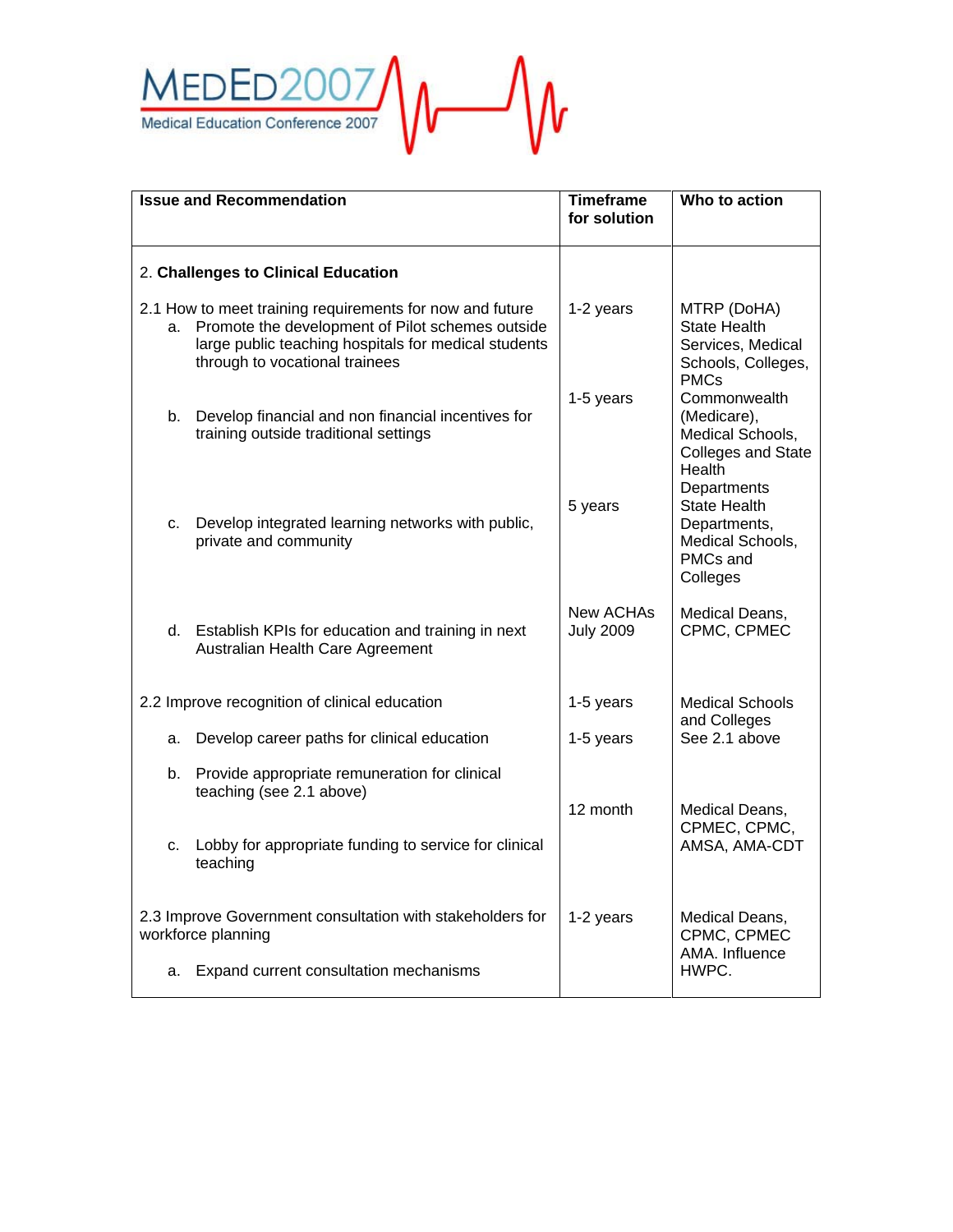

| <b>Issue and Recommendation</b>                                                                                                                                                          | <b>Timeframe</b><br>for solution | Who to action                                                                                                                                                                                                      |
|------------------------------------------------------------------------------------------------------------------------------------------------------------------------------------------|----------------------------------|--------------------------------------------------------------------------------------------------------------------------------------------------------------------------------------------------------------------|
| 3. Professionalism, Accreditation and Registration                                                                                                                                       |                                  |                                                                                                                                                                                                                    |
| 3.1 National Registration<br>a. Establish a working group to draft initial document<br>on Professionalism involving national consultation                                                | 18 month                         | Currently being<br>actioned by AMC<br><b>WG on National</b><br>Code of Conduct,<br>Colleges to review<br>re specialty needs                                                                                        |
| 3.2 National Accreditation<br>Endorse and strengthen role of the AMC (general<br>а.<br>conference theme)                                                                                 | 12 month                         | Currently being<br>actioned by AMC<br>Executive and<br>Council                                                                                                                                                     |
| b. Broaden AMC brief to include PGY (see<br>recommendations 1.3 above)                                                                                                                   | 12 month                         | AMC has<br>established a WP<br>to assess<br>feasibility<br>Refer to Australian<br>Curriculum<br>Framework for<br>junior doctors and<br>Prevocational<br>Medical<br>Accreditation<br>Framework from<br><b>CPMEC</b> |
| 4. How education can contribute to the alleviation of<br>workforce maldistribution - geographical and<br>discipline                                                                      |                                  |                                                                                                                                                                                                                    |
| 4.1 Programs and incentives<br>a. Increase support for Bonded Medical Place<br>students including financial and career counseling                                                        | 12 month                         | Medical Deans<br>AMSA, AMA                                                                                                                                                                                         |
| 4.2 Curriculum responsibilities<br>Medical Schools and Colleges to promote<br>а.<br>curriculum development that supports readiness for<br>practice in areas of workforce maldistribution | 1-5 years                        | Medical Schools,<br>PMCs and<br>Colleges, AIDA                                                                                                                                                                     |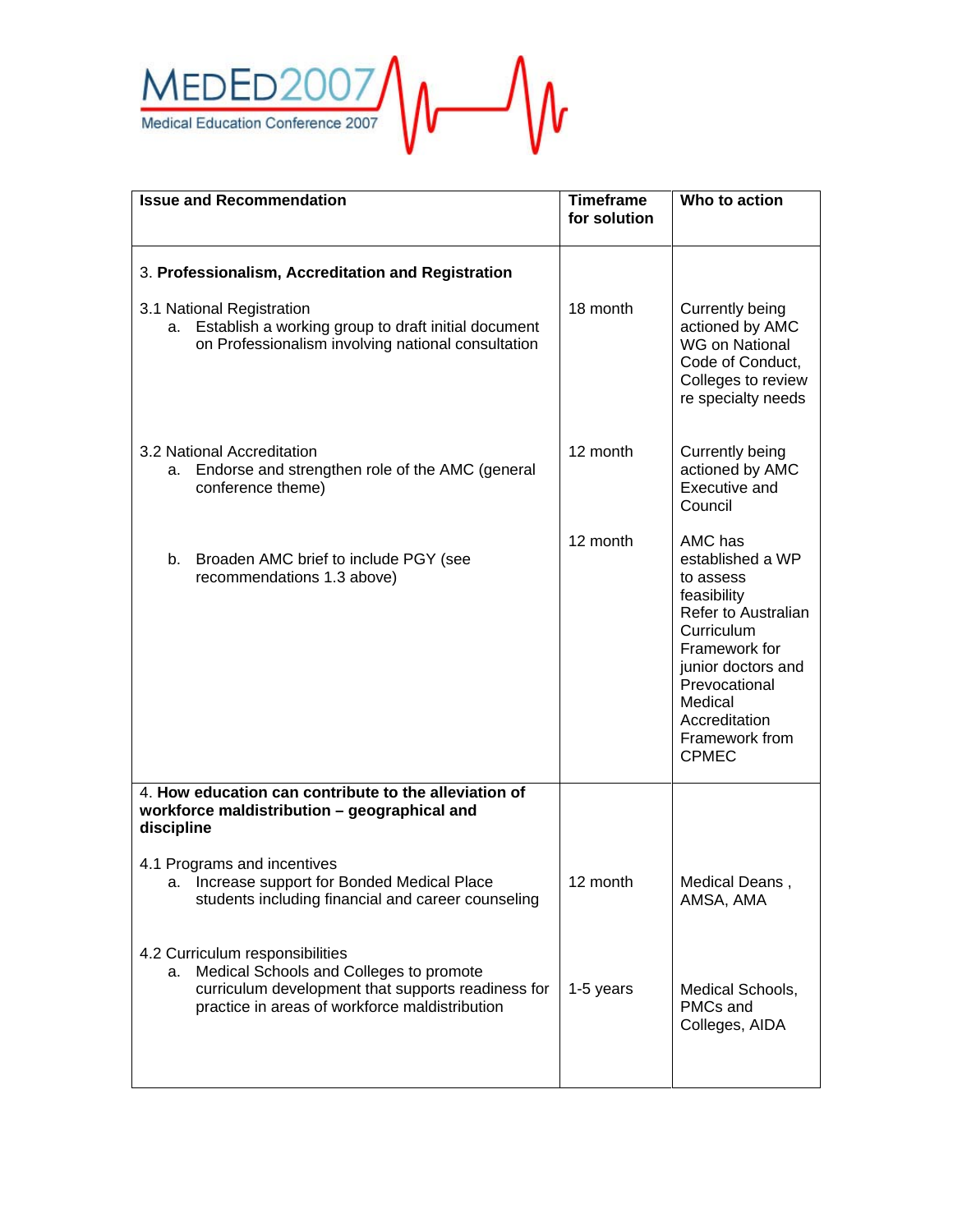

| <b>Timeframe</b><br>for solution | Who to action                                                                       |
|----------------------------------|-------------------------------------------------------------------------------------|
|                                  |                                                                                     |
| 12 month                         | A potential<br>stakeholder<br>reference group to<br>advise HWPC with<br>AMC support |
| 1-2 years                        | AMC via the<br>recognition of<br>medical specialties<br>committee                   |
| ongoing                          | <b>State and National</b><br>planning<br>committees                                 |
|                                  |                                                                                     |
| 1-2 years                        | Currently being<br>actioned by AMC<br><b>WG on National</b><br>Code of Conduct      |
| 1-5years                         | <b>State Health</b><br>Departments                                                  |
|                                  |                                                                                     |